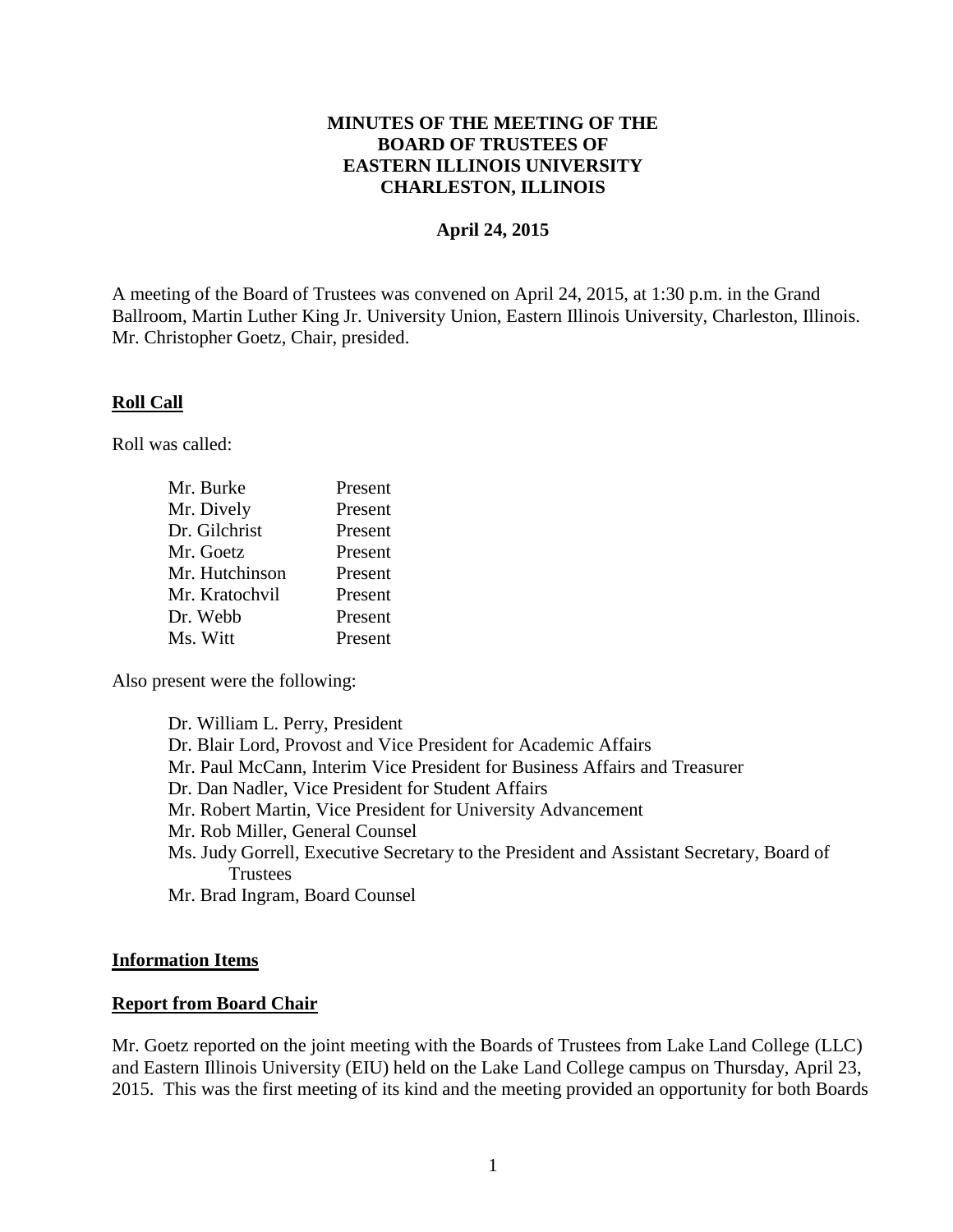and the administration of the two institutions to come together to discuss similarities and differences and to find ways to move both institutions forward. The Board members of both institutions agreed to meet annually at a joint Board meeting and to establish a subcommittee of members from each Board to meet on a more regular basis and to report back to the respective Board.

# **Committee Reports**

Executive/Planning Committee – Mr. Goetz reported that Dr. Mary Herrington Perry and Mr. Chris Dearth provided updates on the Admissions numbers and events scheduled to recruit more students. The Admissions staff is working diligently to create a culture of passion and caring. Mr. Kratochvil and Dr. Gilchrist attended the National Conference on Trusteeship in April in Phoenix, and Mr. Kratochvil reported on several of the sessions he attended. The challenges at EIU are reflective of the national landscape. The Board Retreat is scheduled to be held on Saturday, June 27, 2015. Details of the Retreat will follow.

Board Relations Committee – Mr. Kratochvil provided a report on upcoming Alumni events, including the Cardinals and Cubs baseball games. Coach Mike Shanahan will be the Spring commencement speaker at two ceremonies. Annual fund is slightly up. University Development is paced to raise \$10M for the year. The committee discussed the Perry dinner in Chicago hosted by Knezovich, Burke, and Mito. Dr. Perry was chosen as the Outstanding Philanthropist at the Legacy Celebration in April and approximately 260 guests attended the event. The new Alumni magazine will be coming out in June.

Finance/Audit Committee – Dr. Webb reported that Leigh Moon, the Interim Director of Internal Auditing, discussed the proposed audit schedule for FY16 and FY17. Mr. McCann discussed a letter from the Senate Dems regarding procurement and all of the information they want, and President Perry added comments about happenings in Springfield. The committee discussed the budget where we are and the effect of HB317 which is the 2.25% rescission. Dr. Nadler talked about the tuition and fee recommendation and Mr. McCann explained the CMS insurance item that is on the agenda.

# Board Regulations – No report.

Academic and Student Affairs Committee – Mr. Hutchinson reported that Dr. Nadler provided an Athletics update, including information about two student athletes who spent two weeks in Arizona as mentees of Dr. Gordon Grado, and an update on Panther Service Day. Dr. Perry outlined the proposed tuition and fee rates for FY16, and explained the process by which these fees are determined. Also, Dr. Lord explained the tenure process and mentioned several faculty members who are currently candidates for tenure. Additionally, Dr. Lord provided information on two recently vacated positions within Academic Affairs. Ms. Vicki Woodard shared that University Marketing and Creative Services is preparing for Commencement and working on a new alumni magazine. Ms. Witt mentioned that 23 members of the Student Action Team met with Governor Rauner and legislators in Springfield recently.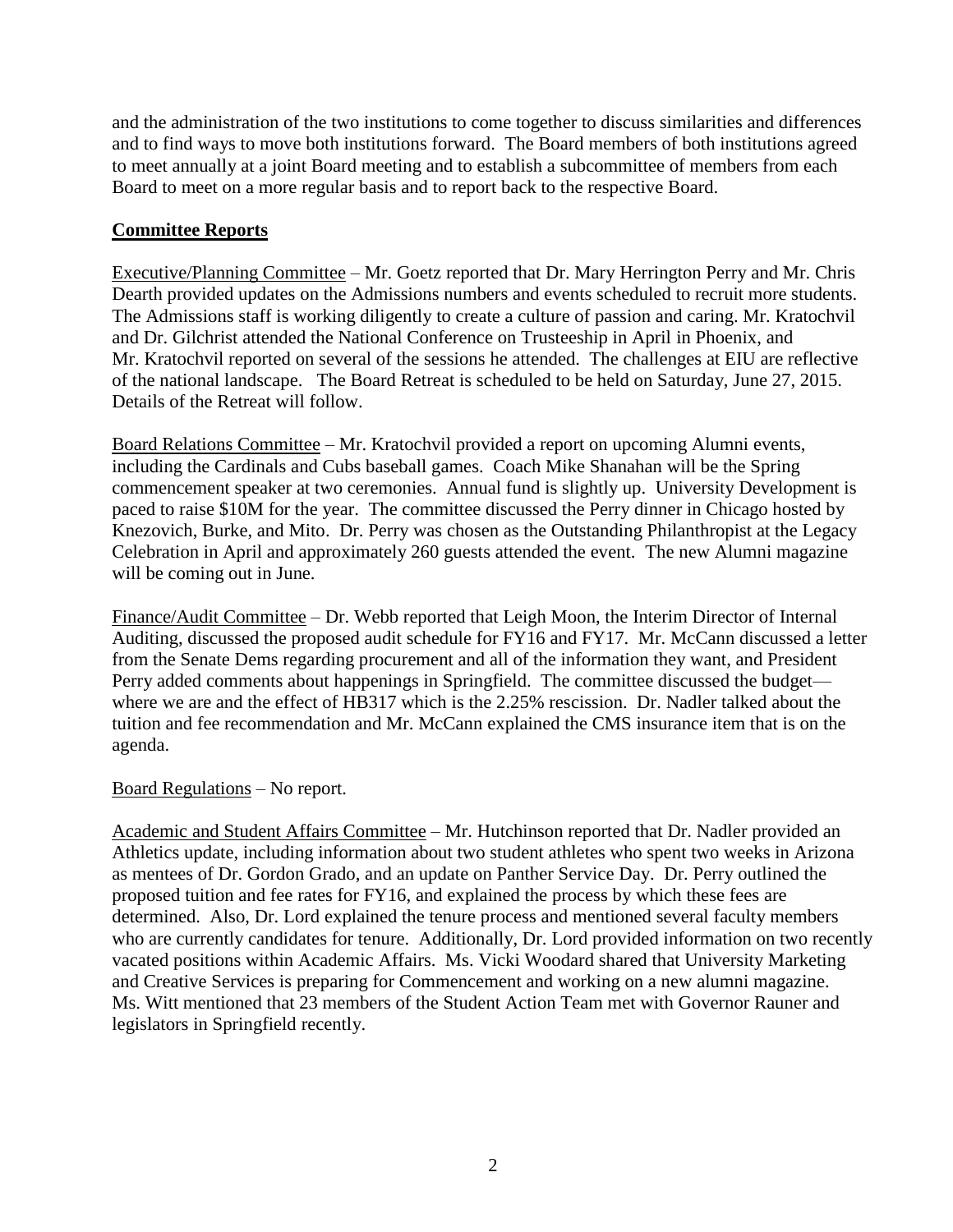## **Action Items**

1. Mr. Kratochvil moved to approve the minutes of the Board Meeting on February 28, 2014. Dr. Webb seconded the motion.

Roll was called and the vote was as follows:

| Mr. Burke      | Yes |
|----------------|-----|
| Mr. Dively     | Yes |
| Dr. Gilchrist  | Yes |
| Mr. Hutchinson | Yes |
| Mr. Kratochvil | Yes |
| Dr. Webb       | Yes |
| Ms. Witt       | Yes |
| Mr. Goetz      | Yes |
|                |     |

Motion carried.

2. Mr. Dively moved to approve Eastern's prorated share for the Group Insurance Reimbursement for FY16 in the amount of \$1,713,300, to be made in four (4) installments of \$428,325 each to the Illinois Department of Central Management Services. The source of funds is appropriated and income funds. Mr. Burke seconded the motion.

Roll was called and the vote was as follows:

| Mr. Burke      | Yes |
|----------------|-----|
| Mr. Dively     | Yes |
| Dr. Gilchrist  | Yes |
| Mr. Hutchinson | Yes |
| Mr. Kratochvil | Yes |
| Dr. Webb       | Yes |
| Ms. Witt       | Yes |
| Mr. Goetz      | Yes |
|                |     |

Motion carried.

- 3. Mr. Kratochvil moved to approve the awarding of tenure for 18 candidates who were presented by Dr. Lord. Mr. Hutchinson seconded the motion. The following individuals were presented for award of tenure effective with the 2015-2016 academic year:
	- **1. Angela R. Beckman Anthony**, Assistant Professor and Chairperson, Department of Communication Disorders and Sciences
	- **2. John H. Bickford III**, Assistant Professor, Department of Early Childhood, Elementary and Middle Level Education
	- **3. Melissa M. Caldwell**, Assistant Professor, Department of English
	- **4. Thomas Canam**, Assistant Professor, Department of Biological Sciences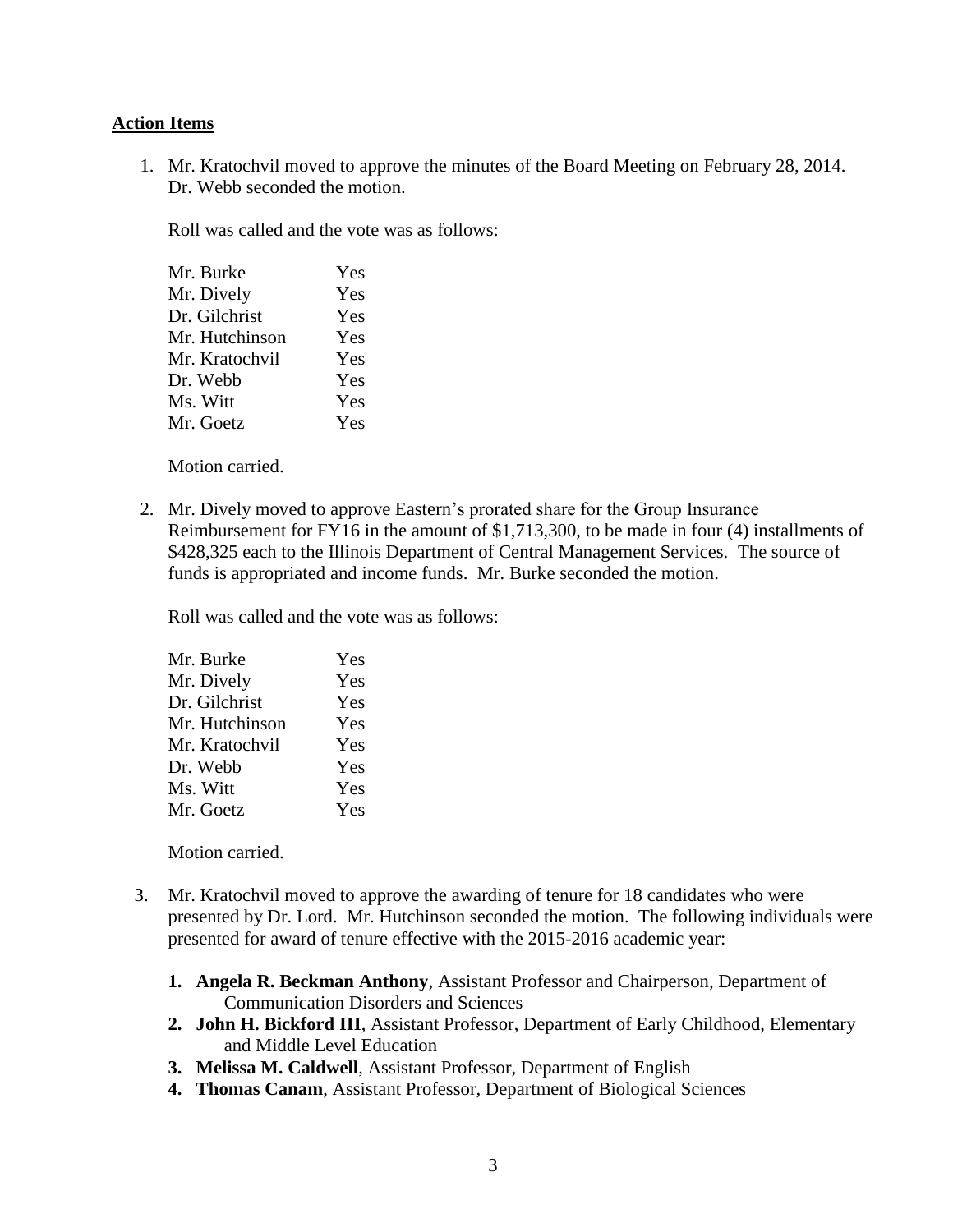- **5. Anna L. Cromwell**, Assistant Professor, Department of Music
- **6. Jill Deppe**, Assistant Professor, Department of Biological Sciences
- **7. Michael E. Dobbs**, Assistant Professor, School of Business
- **8. Michael August Menze**, Assistant Professor, Department of Biological Sciences
- **9. Angela S. Jacobs**, Assistant Professor, Department of Communication Studies
- **10. Richard G. Jones, Jr.**, Assistant Professor, Department of Communication Studies
- **11. Christopher R. Laingen**, Assistant Professor, Department of Geology/Geography
- **12. Katherine Johnson Lewandowski**, Assistant Professor, Department of Geology/Geography
- **13. Jaysinha S. Shinde**, Assistant Professor, School of Business
- **14. David Richardson**, Assistant Professor, Department of Art
- **15. Jemmie H. Robertson**, Assistant Professor, Department of Music
- **16. Scott M. Ronspies**, Assistant Professor, Department of Kinesiology and Sports Studies
- **17. Jamie V. Ryan**, Assistant Professor, Department of Music
- **18. Nicholas Shaw**, Assistant Professor, Department of Theatre Arts

Roll was called and the vote was as follows:

| Mr. Burke      | Yes |
|----------------|-----|
| Mr. Dively     | Yes |
| Dr. Gilchrist  | Yes |
| Mr. Hutchinson | Yes |
| Mr. Kratochvil | Yes |
| Dr. Webb       | Yes |
| Mr. Goetz      | Yes |

Motion carried.

4. Mr. Kratochvil moved to approve the tuition recommendation for FY16. Mr. Burke seconded the motion.

#### **Proposed FY16 Tuition (Fall 2015, Spring 2016, Summer 2016)**

**Undergraduate** - A student who has not earned the baccalaureate degree will pay the following tuition:

|                                                                                                  | Illinois Resident |                      |                 |
|--------------------------------------------------------------------------------------------------|-------------------|----------------------|-----------------|
|                                                                                                  | <b>Present</b>    | <b>Proposed</b>      | <b>Increase</b> |
| FY16 New Students – Per Semester Hour<br>Continuing, Non-guaranteed Students – Per Semester Hour | \$269.00          | \$285.00<br>\$283.00 | \$14.00         |

Effective FY05, state law (110 ILCS 665/10-120) provides that tuition for new undergraduate Illinois resident students will remain the same for four continuous academic years. The guaranteed tuition rate period is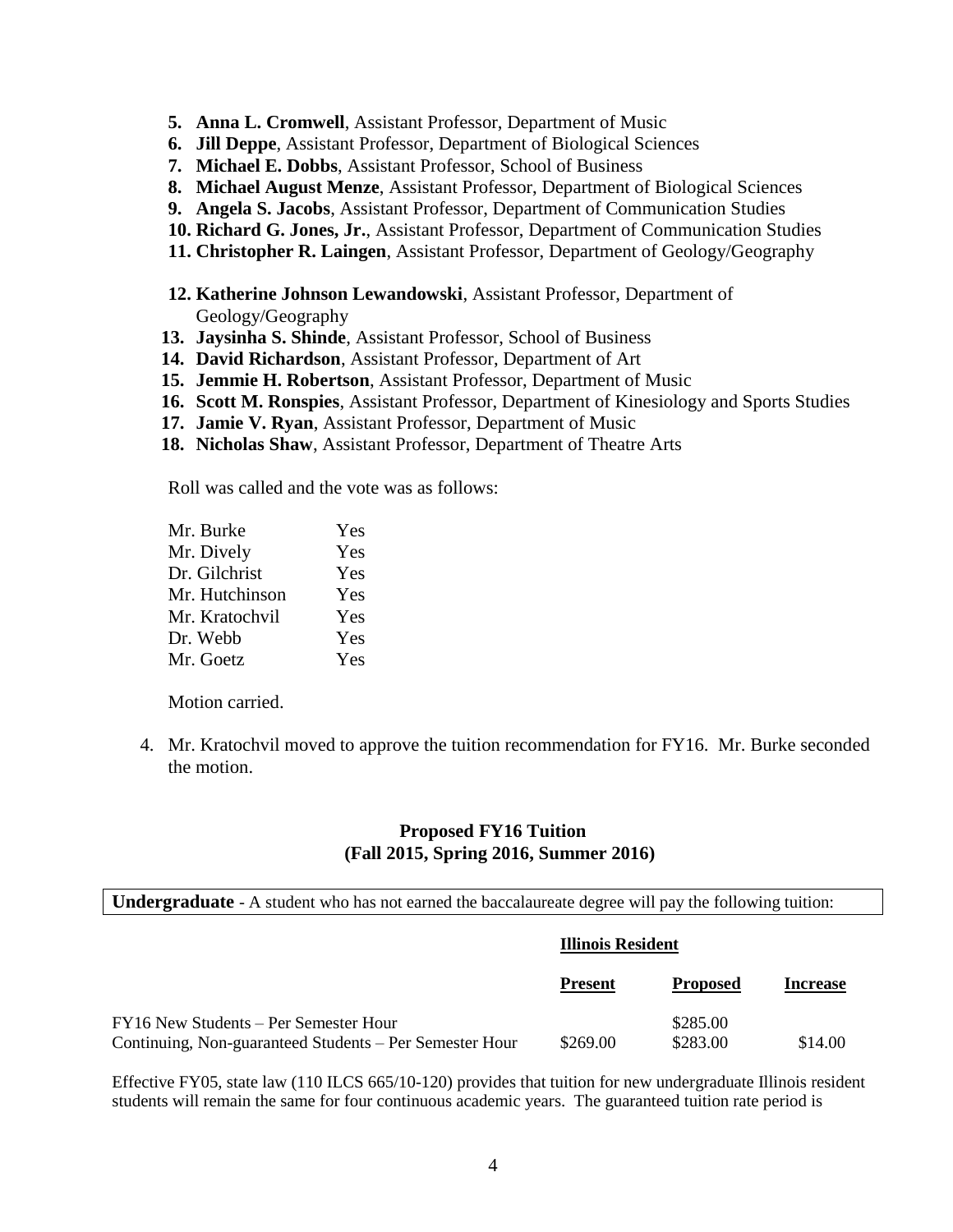extended for undergraduate degree programs approved by the University for completion in more than four years. The extension is limited to the minimum number of additional semester(s) to complete the program as approved by the University. This list of programs approved by the University for completion in more than four years is maintained by the Provost. In addition, state law limits the tuition increase applied in a continuing resident undergraduate student's fifth and sixth years. Continuing, non-guaranteed students are charged the guaranteed student rate for two fiscal years prior.

| FY15 Guaranteed Students – Per Semester Hour | \$283.00 |
|----------------------------------------------|----------|
| FY14 Guaranteed Students – Per Semester Hour | \$283.00 |
| FY13 Guaranteed Students – Per Semester Hour | \$279.00 |

|                                                                                                                                                                            | <b>Non-Resident</b>              |                      |                 |
|----------------------------------------------------------------------------------------------------------------------------------------------------------------------------|----------------------------------|----------------------|-----------------|
|                                                                                                                                                                            | <b>Present</b>                   | <b>Proposed</b>      | <b>Increase</b> |
| FY16 New Students – Per Semester Hour<br>Continuing Students – Per Semester Hour                                                                                           | \$849.00                         | \$356.00<br>\$356.00 | $-$ \$493.00    |
| Footnote - Previous Rates:<br>FY15 Guaranteed Students – Per Semester Hour<br>FY14 Guaranteed Students – Per Semester Hour<br>FY13 Guaranteed Students – Per Semester Hour | \$849.00<br>\$849.00<br>\$837.00 |                      |                 |

**Graduate -** A post-baccalaureate student will pay the following tuition (regardless of the level of courses in which he/she enrolls):

|                          | <b>Illinois Resident</b> |                 |                 |  |
|--------------------------|--------------------------|-----------------|-----------------|--|
|                          | <b>Present</b>           | <b>Proposed</b> | <b>Increase</b> |  |
| <b>Per Semester Hour</b> | \$283.00                 | \$285.00        | \$2.00          |  |
|                          | <b>Non-Resident</b>      |                 |                 |  |
|                          | <b>Present</b>           | <b>Proposed</b> | <b>Increase</b> |  |
| <b>Per Semester Hour</b> | \$679.00                 | \$684.00        | \$5.00          |  |

Roll was called and the vote was as follows:

| Mr. Burke      | Yes |
|----------------|-----|
| Mr. Dively     | Yes |
| Dr. Gilchrist  | Yes |
| Mr. Hutchinson | Yes |
| Mr. Kratochvil | Yes |
| Dr. Webb       | Yes |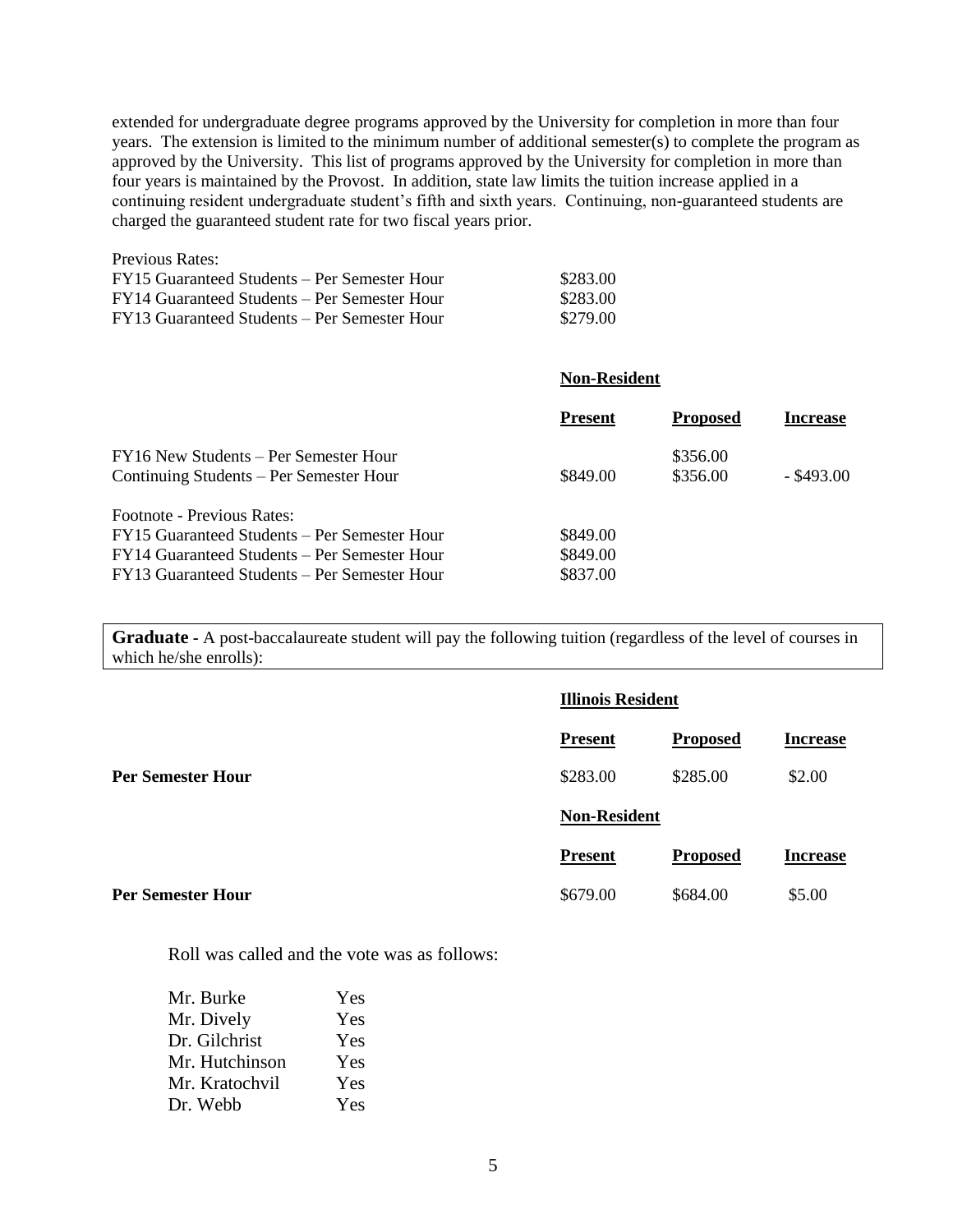| Ms. Witt  | Yes |
|-----------|-----|
| Mr. Goetz | Yes |

Motion carried.

5. Mr. Kratochvil moved to approve the fee recommendations for FY16. Dr. Gilchrist seconded the motion.

#### **FY16 Fee Recommendations**

| <b>FY16 Student Fee Increases</b>     |  |
|---------------------------------------|--|
| (Fall 2015, Spring 2016, Summer 2016) |  |
|                                       |  |

|                                     | <b>Present</b> | <b>Proposed</b> | Increase |
|-------------------------------------|----------------|-----------------|----------|
| <b>Academic Computer Technology</b> | \$4.58         | \$6.25          | \$1.67   |

Rationale**:** Resources will be used to help cover increases in maintaining over 200 technology enhanced classrooms, several computer labs, and multiple software licenses.

|                              | <b>Present</b> | <b>Proposed</b> | Increase |
|------------------------------|----------------|-----------------|----------|
| <b>Student Legal Service</b> | \$5.22         | \$5.45          | \$.23    |

Rationale: Resources will be used to help cover increases in office supplies, equipment maintenance, and legal materials.

|                           | <b>Present</b> | <b>Proposed</b> | <b>Increase</b> |
|---------------------------|----------------|-----------------|-----------------|
| <b>Campus Improvement</b> | \$12.00        | \$10.50         | $-$ \$ 1.50     |
| (Campus-wide Component)   |                |                 |                 |

Rationale: A readjustment of this fee will help provide additional resources to two academic areas including Academic Technology and Journalism/Student Publications.

|                         | <b>Present</b> | <b>Proposed</b> | <b>Increase</b> |
|-------------------------|----------------|-----------------|-----------------|
| <b>Student Activity</b> | \$2.77         | \$3.75          | \$.98           |

Rationale: Additional resources generated from this fee will be used to offset increases in office supplies, equipment maintenance, and student wages.

|                      | <b>Present</b> | <b>Proposed</b> | Increase |
|----------------------|----------------|-----------------|----------|
| <b>Athletics Fee</b> | \$8.64         | \$13.00         | \$4.36   |

Rationale: Resources generated from this fee will be used, in part, to help offset significant revenue reductions. The revenue is needed to fund academic support services, medical and insurance costs, injury prevention and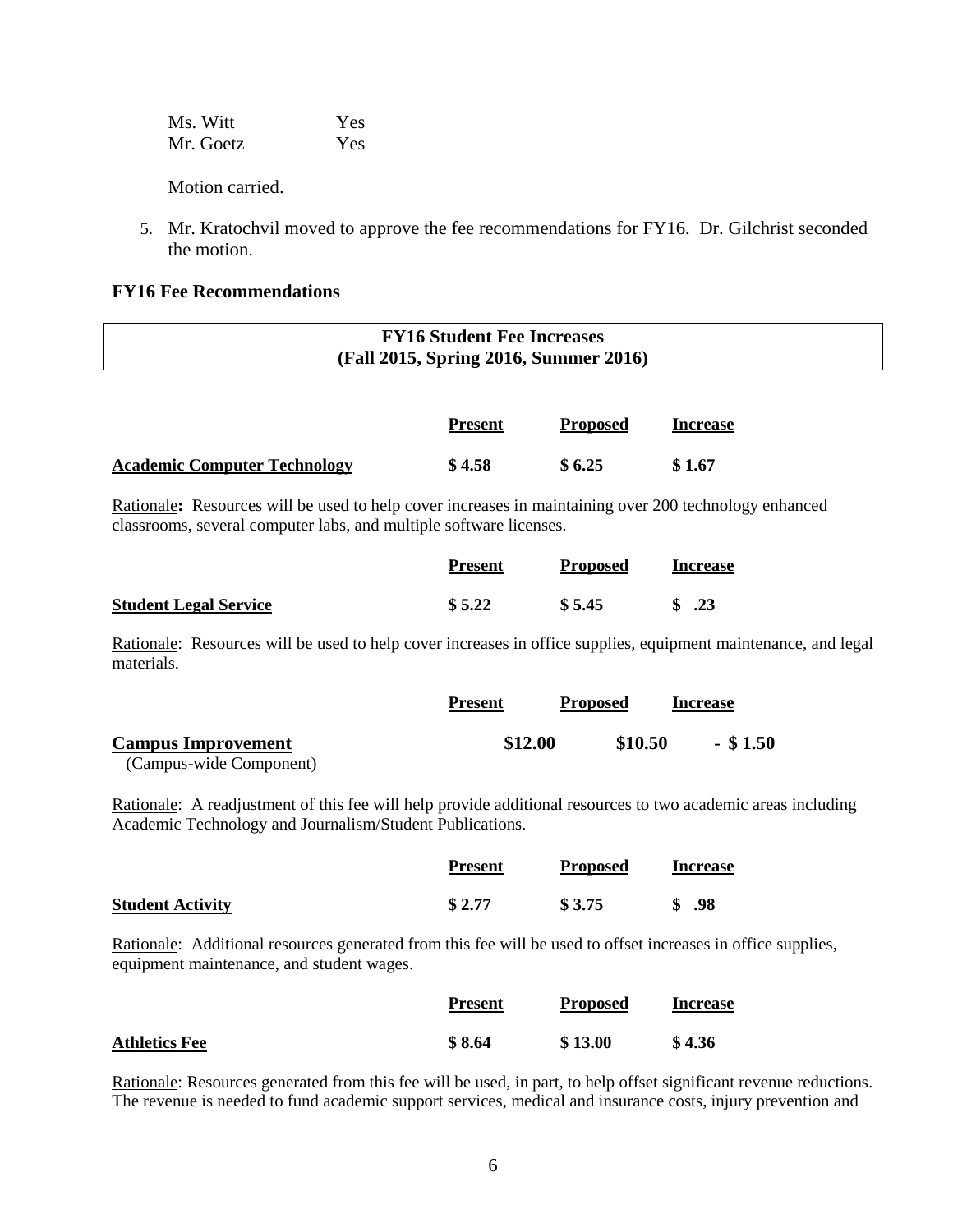rehabilitation athletic training services, team travel, officials, and student recruitment. Payment of this fee provides students with free admission to all EIU athletic events.

|                    | <b>Present</b> | <b>Proposed</b> | <b>Increase</b> |
|--------------------|----------------|-----------------|-----------------|
| <b>Concert Fee</b> | \$.57          | $\$\,.80$       | \$ .23          |

Rationale: The proposed increase will be used to help address increases in honoraria, sound and lighting, and marketing expenses.

|                             | <b>Present</b> | <b>Proposed</b> | <b>Increase</b> |
|-----------------------------|----------------|-----------------|-----------------|
| <b>Student Publications</b> | \$.67          | \$1.00          | .33             |

Rationale: The proposed increase will be used to help address increases in printing, technology, and supplies.

Roll was called and the vote was as follows:

| Yes |
|-----|
| Yes |
| Yes |
| Yes |
| Yes |
| Yes |
| Yes |
| Yes |
|     |

Motion carried.

6. In accordance with Article II.C.2 of the Board of Trustees Governing Policies, the President may offer multi-year contracts to certain senior administrative personnel. Dr. Perry is recommending that the Board approve the following contract:

Mr. Dively moved to approve a two-year contract for the period June 15, 2015, through June 30, 2017, for Ms. Rehema Barber, Director, Tarble Arts Center. Mr. Burke seconded the motion.

Roll was called and the vote was as follows:

| Mr. Burke      | Yes |
|----------------|-----|
| Mr. Dively     | Yes |
| Dr. Gilchrist  | Yes |
| Mr. Hutchinson | Yes |
| Mr. Kratochvil | Yes |
| Dr. Webb       | Yes |
| Ms. Witt       | Yes |
| Mr. Goetz      | Yes |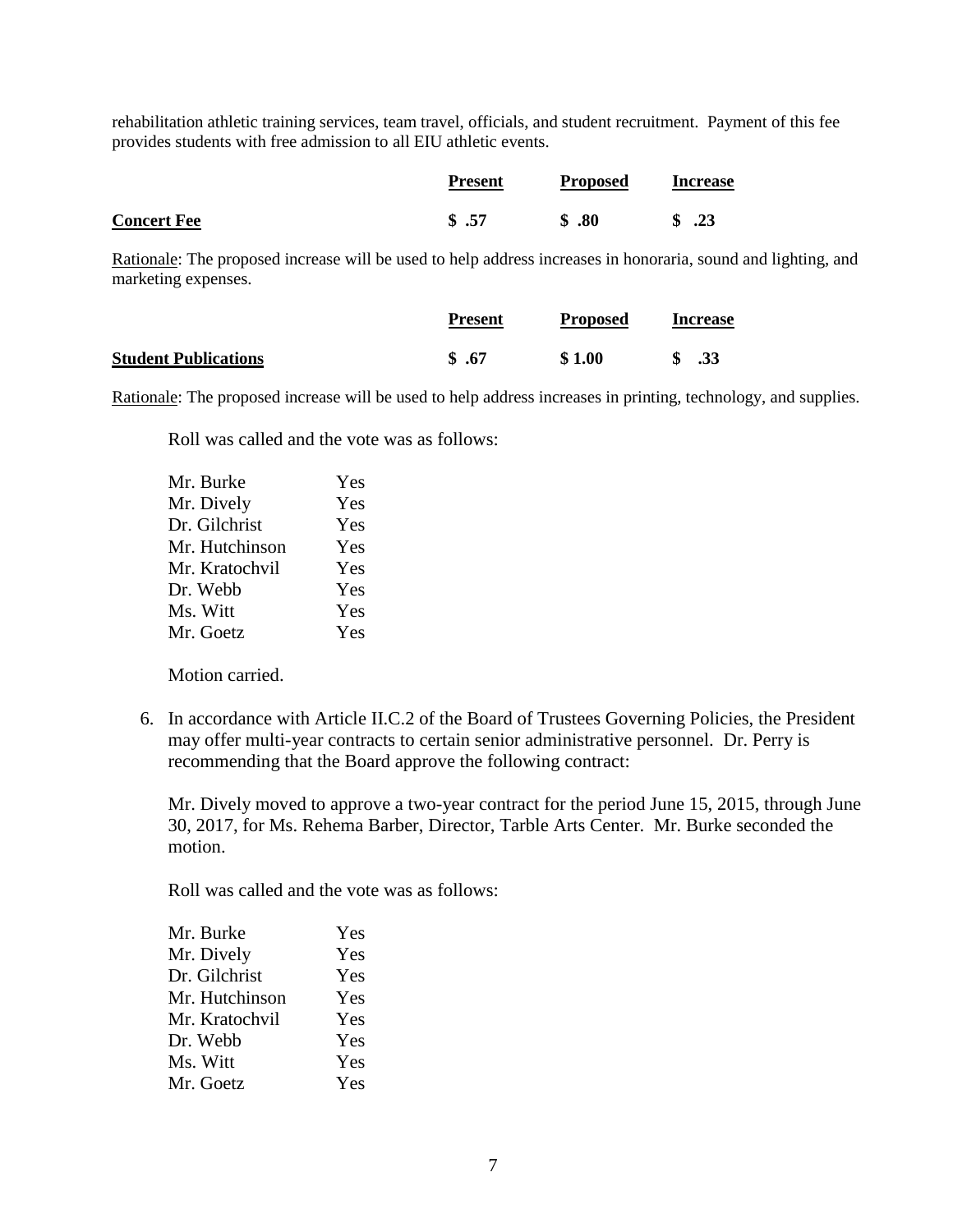Motion carried.

7. Mr. Hutchinson moved to approve the successor labor agreement with the Illinois Fraternal Order of Police Labor Council. The bargaining unit employees will receive a one percent (1%) wage increase at a cost of \$7,385.00. The union ratified the agreement on April 22, 2015 and is effective July 1, 2015, through June 30, 2016. Mr. Kratochvil seconded the motion.

Roll was called and the vote was as follows:

| Mr. Burke      | Yes |
|----------------|-----|
| Mr. Dively     | Yes |
| Dr. Gilchrist  | Yes |
| Mr. Hutchinson | Yes |
| Mr. Kratochvil | Yes |
| Dr. Webb       | Yes |
| Ms. Witt       | Yes |
| Mr. Goetz      | Yes |
|                |     |

Motion carried.

8. Annual meeting and the election of officers for the Board of Trustees 2015-2016 term. Mr. Brad Ingram conducted the election.

Mr. Kratochvil nominated Mr. Rene Hutchinson for Chairperson. Dr. Gilchrist seconded the nomination. Mr. Hutchinson was elected Chairperson by secret ballot.

Mr. Hutchinson nominated Dr. Jan Gilchrist for Secretary. Mr. Goetz seconded the nomination. Dr. Gilchrist was elected Secretary by secret ballot.

Mr. Hutchinson nominated Dr. Robert Webb for Vice Chairperson. Mr. Dively seconded the nomination. Dr. Webb was elected Vice Chairperson by acclamation.

Mr. Hutchinson nominated Mr. Kris Goetz for Member Pro-Tem of the Executive Committee. Dr. Gilchrist seconded the nomination. Mr. Goetz was elected Member Pro-Tem by acclamation.

# **Information Items (continued)**

## **President's Report**

Ms. Linda Moore of Career Services presented information to show how EIU is doing in regard to Career Outcomes (job placement). EIU is above the national average for Career Outcomes as presented in a graph of EIU v US Outcomes for 2008-2014. Data was not available for every year for the US but it was available every year for EIU. Dr. Blair Lord, Provost and Vice President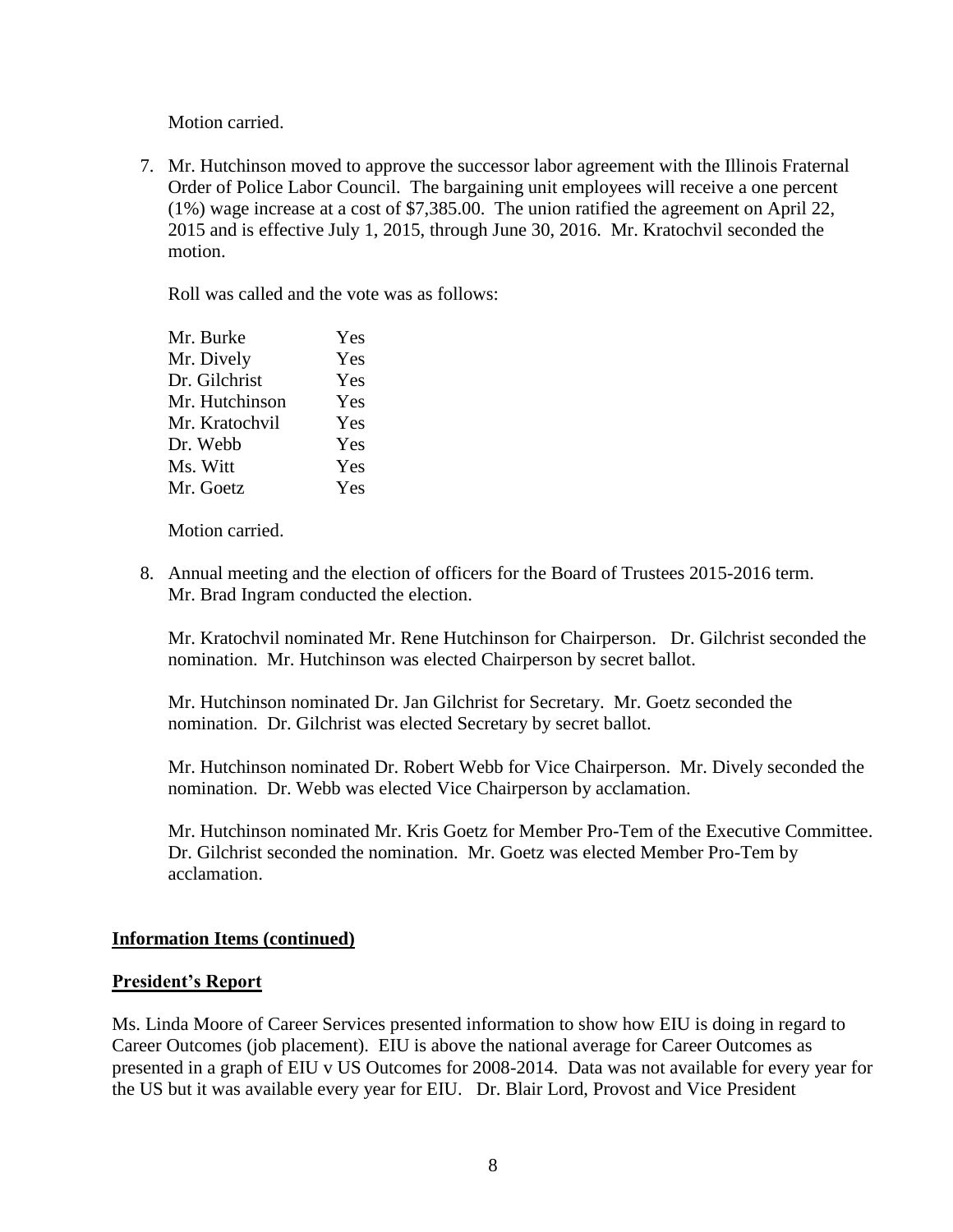Academic Affairs, gave a presentation on College to Career Transition within the academic colleges specifically touching on the essentials of an EIU education, specific career-based degree programs, tangible experience provided by the colleges, and examples of internship opportunities with each of the colleges.

# **Reports from Constituencies**

Faculty Senate – Dr. Grant Sterling addressed the Board about a variety of issues, including the proposed amendments to the Faculty Senate Constitution. The Faculty Senate passed all changes and the amendments have been sent to Dr. Perry for review and approval. The amendments will then be forwarded to the Board of Trustees for review.

Staff Senate – Ms. Christine Edwards, as well as Mr. Nate Atkinson, Ms. Alexis Mason, and Ms. Susan DeRousse spoke briefly about the Shout Out page that was proposed and later implemented by the Staff Senate. The idea was first presented to Dr. Perry and Dr. Weber in February of 2014 and was later approved for implementation. The development of the Shout Out page was proposed as an economically efficient means of communicating appreciation for staff and faculty alike on a regular basis. The development of the Shout Out page was a collaborative effort from several areas, such as CATS and University Marketing and Communications. The Shout Out page was first launched in February 2015. During the first month, 11 Shout Outs were made. In March during the main launch of the page, 122 Shout Outs were made, and as of April 21, 2015, a total of 186 Shout Outs have been made. It is the hope of Staff Senate that this small morale building tool will serve as a means to not only recognize the good works of the people that are employed by the University, but further bring together the meaning of campus community and positive group think to get us through this difficult time.

Student Government – Mr. Reggie Thedford gave an overview of the Student Government activities, including the "It's on Us" campaign, Panther Palooza, the Student Action Team visit to Springfield, and Prowlin' with the Prez. Mr. Thedford also talked about the student fee recommendation presented to the Student Senate on Wednesday evening, April 22, 2015. The Student Senate did not support the student fee recommendation as originally presented. He also introduced Ms. Shirmeen Ahmad, Student Body President-elect who will begin her term on July 1, 2015.

## **Summary of Purchases \$100,000 - \$249,999**

| <b>Vendor</b>    | <b>Type of Purchase</b>  | <u>Bids</u> | Amount       |
|------------------|--------------------------|-------------|--------------|
| <b>CDWG</b>      | Annual Microsoft campus  | (A)         | \$125,055.32 |
| Vernon Hills, IL | licensing                |             |              |
| (A)              | IPHEC Contract #1DGS1306 |             |              |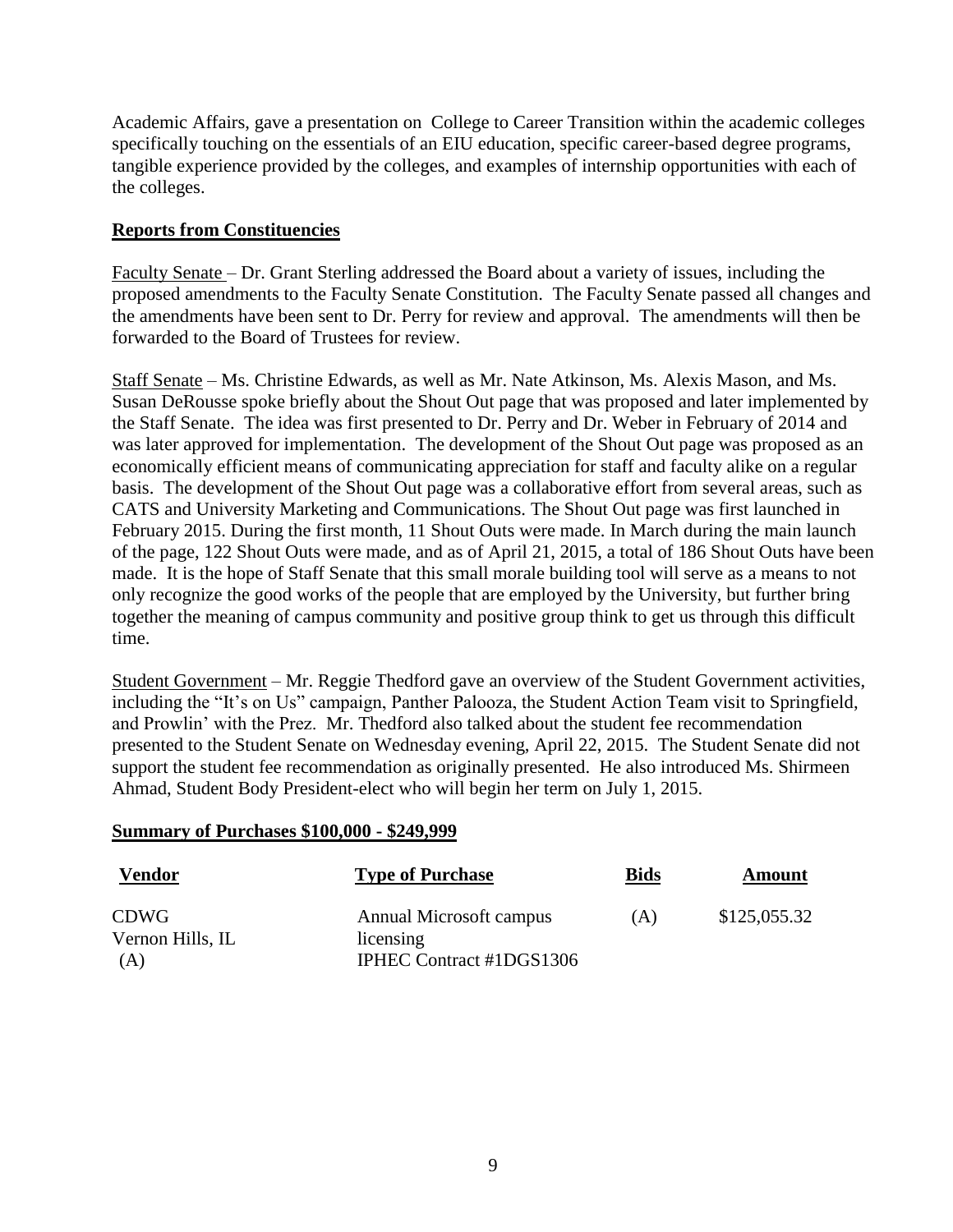# **Deposit and Investment Report**

For the quarter ending March 31, 2015, the University had an average daily invested balance of \$69,771,718.95, and a net average daily balance of \$67,143,796.10. The annualized average yield was 0.02 percent.

## **Public Comment**

Mr. John Bell, a University employee spoke to the Board about a recent visit to Springfield and his concern for students.

## **Other**

Mr. Kris Goetz read a Commendation presented to Dr. William L. Perry

# **Commendation Presented to William L. Perry**

*WHEREAS, William L. Perry, after 36 years of teaching and administrative work at Texas A&M University, returned home to the Midwest to assume the presidency of Eastern Illinois University; and*

*WHEREAS, since his arrival on July 1, 2007, Dr. Perry has proven himself a strong, yet personable leader, committed to keeping EIU affordable and accessible for its students; and*

*WHEREAS, toward that goal, Dr. Perry traveled the state, country and world, speaking with alumni, donors, legislators and leaders in higher education, tirelessly sharing the story and needs of Eastern Illinois University; and*

*WHEREAS, Dr. Perry and his wife, Linda, supported Eastern not just by word, but by deed, promoting EIU and its programs via their attendance at dozens of lectures, theatrical and musical performances, and athletic events; and*

*WHEREAS, the couple further boosted EIU's fine arts program by issuing the highly successful Bill and Linda Perry Fine Arts Challenge in support of the New and Emerging Artists Series Endowment Fund; and*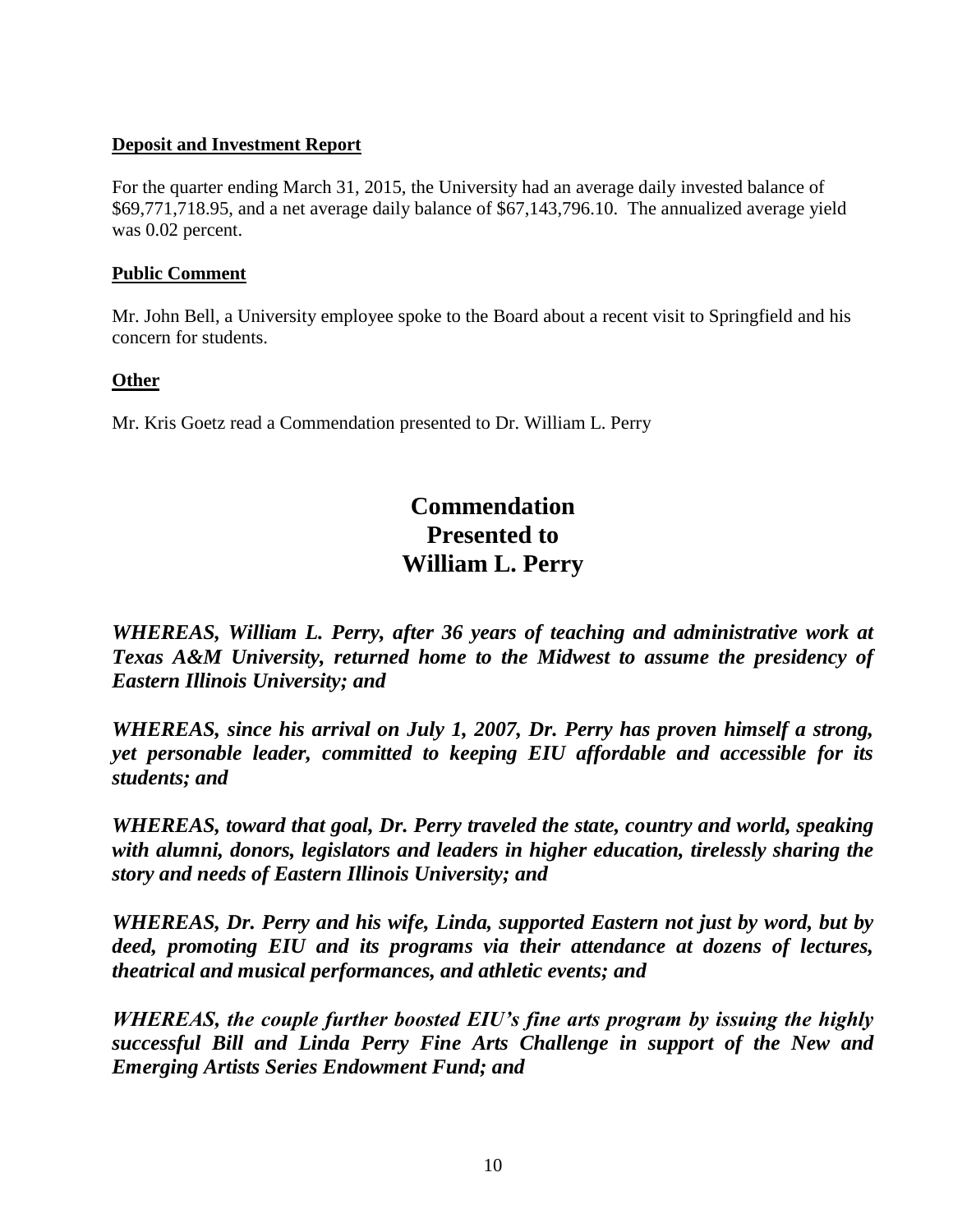*WHEREAS, Dr. Perry further demonstrated his affection for the students of Eastern Illinois University by sharing popcorn, peppermints and pizza; playing put-put golf; posing for photos; and by dressing in Panther Blue (right down to the wig), joining enthusiastic fans as they cheered on the home team during athletic events; and*

*WHEREAS, Dr. Perry also shared in both the academic and residential life of EIU students, making time in his busy schedule to teach an occasional math class (his first love) and to help burden-laden scholars move boxes, suitcases, televisions, etc., into residence halls on move-in days; and* 

*WHEREAS, since arriving at Eastern Illinois University, Dr. Perry and his wife have become first-time grandparents and have, understandably, decided to return to Texas where they can spend more time with their immediate family.*

*THEREFORE, BE IT RESOLVED that the Eastern Illinois University Board of Trustees extends it sincere appreciation to Dr. William L. Perry for his outstanding service and wishes him continued success in all future endeavors.*

Dr. Perry addressed the Board:

Farewell Remarks to Board of Trustees

Every day I say to myself, "It's a great day, and I'm the luckiest guy in the world!" It's a great day because I get to serve EIU; to work with and for wonderful colleagues and students, to be at a great university in the greatest country in the world, and to be changing the world, one student at a time. I'm the luckiest guy in the world because I am married to Linda who has made our life journey more fulfilling than imaginable, who pulled up stakes from a job she loved in Texas to be with me here in service to EIU, and who has supported and encouraged me every step of the way in 48 years of marriage. She made my EIU service possible and for that I am eternally grateful.

The past eight years in service to EIU have been professionally and personally rewarding beyond my imagination. I became part of EIU and EIU became part of me, and I am richer for it. EIU has been fortunate to have a student-oriented Board of Trustees and today I express my thanks to all who have served on the Board during my tenure as president. Your support has been a blessing.

There are many EIU people I need to thank, but there are two whom I wish to specifically mention today. One is Bob Webb. He chaired the search committee that brought me to EIU. At a key point in the search process, it was the relationship we had very quickly developed that kept me in the fold. During my tenure as president Bob's advice from time to time helped me navigate some tricky administrative shoals. He has wisdom, wit, and experience that he has freely shared and thereby